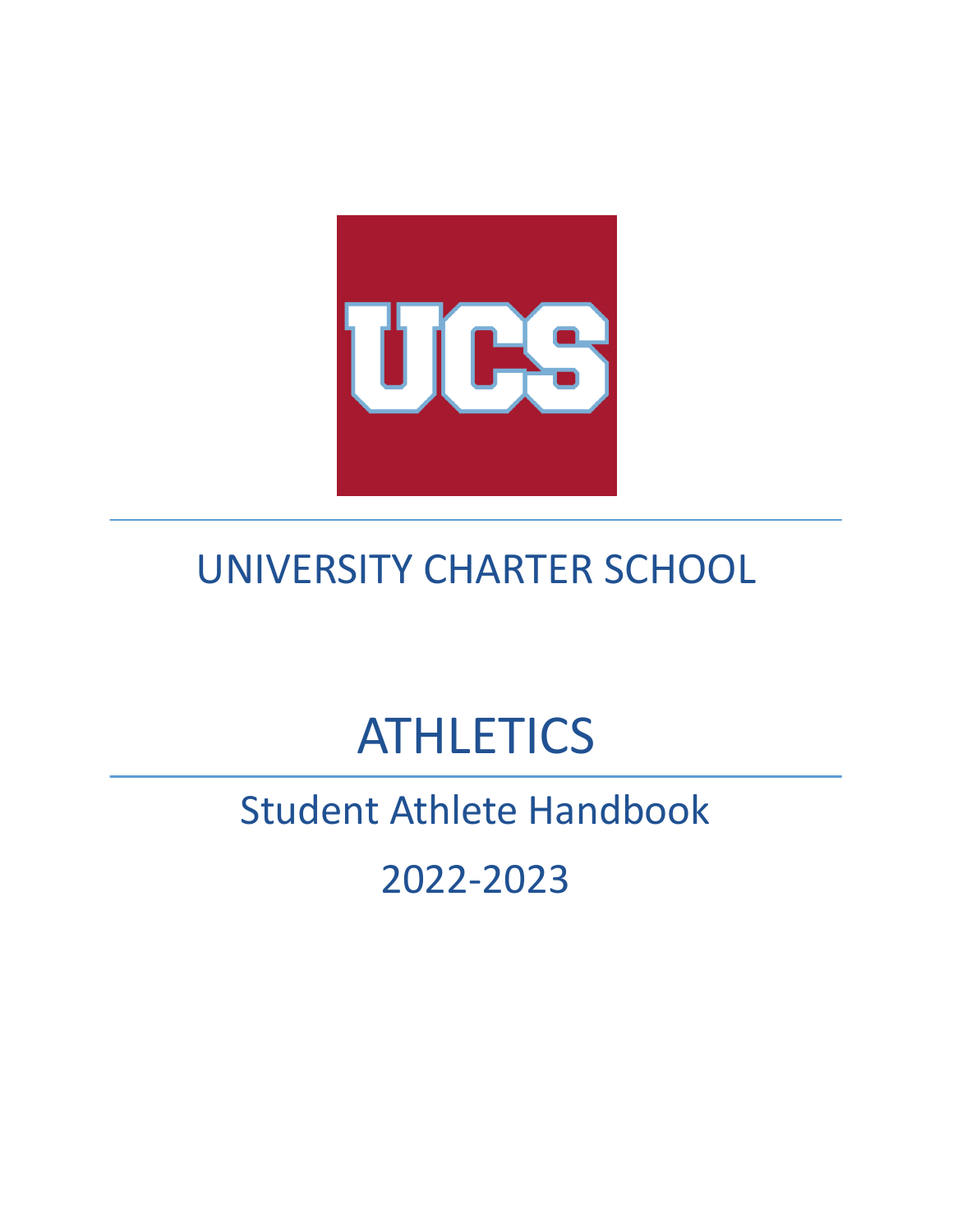#### **University Charter School Athletic Mission Statement**

University Charter School believes in the importance of athletic activities to enhance and strengthen student lives. In conjunction with academic studies it serves to enhance team building, leadership, and communication skills. In addition, athletic activities encourage a sense of community throughout the school. University Charter School strongly feels that the students' main objectives are to meet or exceed the high academic standards set forth and to be an athlete second.

## **Athletic Eligibility Requirements**

Eligibility conditions are covered in the University Charter School policies, specifically from policy #6205 "Athletic and Academic Competition Policy", which describes these conditions:

#### **Athletic Eligibility Requirements**

While all students are encouraged to pursue athletics, University Charter School has a set of conditions that need to be met in order for a student to be eligible to participate. These conditions form the basis of Eligibility Requirements, and are meant to ensure all Students, Parents, Coaches, Athletic Directors, and school community enjoy consistent access to, and expectations from, the athletic programs offered.

The conditions under which students are considered eligible to participate in athletic programs offered are as follows:

#### **1. Physical Examinations**

A student must have a physical examination completed by a physician certifying the student is fully able to compete in athletics. The physicals will be valid for 365 days. The student athlete must submit the physical form to the Coach, Athletic Director or athletic administrative assistant. The student SHALL NOT PARTICIPATE in any TRYOUT, practice session or contests until the completed form has been turned into the team Coach, Athletic Director, or athletic administrative assistant.

#### **2. Athletic Handbook Forms/AHSAA Forms/Participation Fee**

Prior to any student participating in any tryout, they must also sign all appropriate athletic forms from the UCS Athletic Form Packet. Yearly forms to complete are physical, concussion information, consent, permission to treat/emergency contact info, UCS student athlete handbook form. On a one time basis we will need a copy of the student's birth certificate and a certificate showing completion of the NFHS sportsmanship course. Finally, each student must have his pay for participation fee taken care of as he/she will not receive their game uniform prior to payment.

#### **3. Permission to Treat**

University Charter School contracts the services of certified Athletic Trainers (ATC) to serve our student athletes. The *Permission to Treat* document must be signed and on file before the ATC may treat the student athlete, and this must be resigned annually.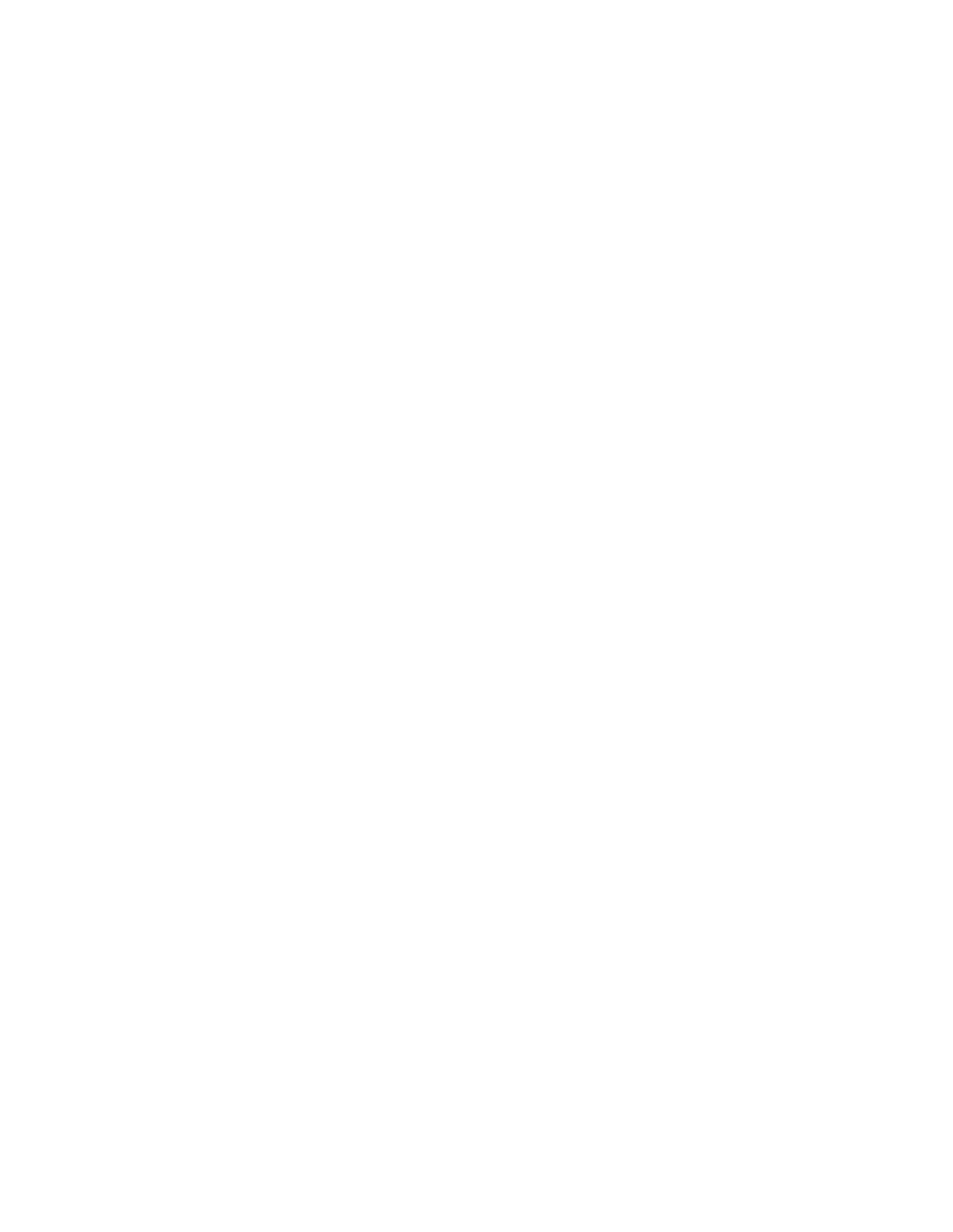#### **4. Tryouts**

There may be tryouts for each sport. Roster sizes will be dictated by state and conference rules in addition to the coach's personal preference. If tryouts are held, students are strongly encouraged to be at each tryout session deemed eligible to make a team. Only students with a doctor's note will be permitted to tryout after the tryout deadline (within 7 school days of the missed tryout).

Only students who are currently enrolled at University Charter School may attend tryouts.

#### **5. Academic Eligibility**

University Charter School is dedicated to the academic success of our student athletes as well as preparing them for post-secondary education. The following guidelines will be followed for students to be eligible for extracurricular athletic activities: A student must meet the minimum academic standards as defined by the AHSAA Academic Rule to be deemed an eligible athlete. Students must meet ALL AHSAA Eligibility Rules to be deemed an eligible athlete.

A student who is not academically eligible at the beginning of the semester is not eligible at any time during the semester. Likewise, a student who is academically eligible at the beginning of a semester remains academically eligible throughout the semester. Students who are identified as ineligible are not permitted to tryout, attend team meetings or sit on the team benches during contests, but may attend practices if allowed by the coach and AD.

Although athletic eligibility will be semester based, the academic progress of student athletes will be monitored on 9 week terms. All students with a D or an F in any of their classes will be placed on academic probation. Any student on academic probation who wishes to remain on the team will be encouraged to attend study sessions at a time that can be agreed upon between the parent and the teacher, the time should not to interfere with practice or games.

Extenuating circumstances will be decided collaboratively by the Athletic Director and appropriate Principal, and Head of School.

#### **6. Attendance at Athletic Practice Sessions and Contests**

Students are expected to be in attendance during both contests and practice sessions. If a student is not in attendance due to illness, injury or other required school or family commitment, the student should make prior arrangements with the coach for an excused absence.

Students will be expected to attend all practices which can include Saturdays and school vacation periods that may be occurring during the specific sport season. These practices will be addressed at the beginning of the sports season with the student.

A participant who fails to attend a regularly scheduled practice session or contest and receives an unexcused absence, may be withheld from the next scheduled contest. If an additional unexcused absence occurs, the participant may be dismissed from the team for the remainder of the sport season.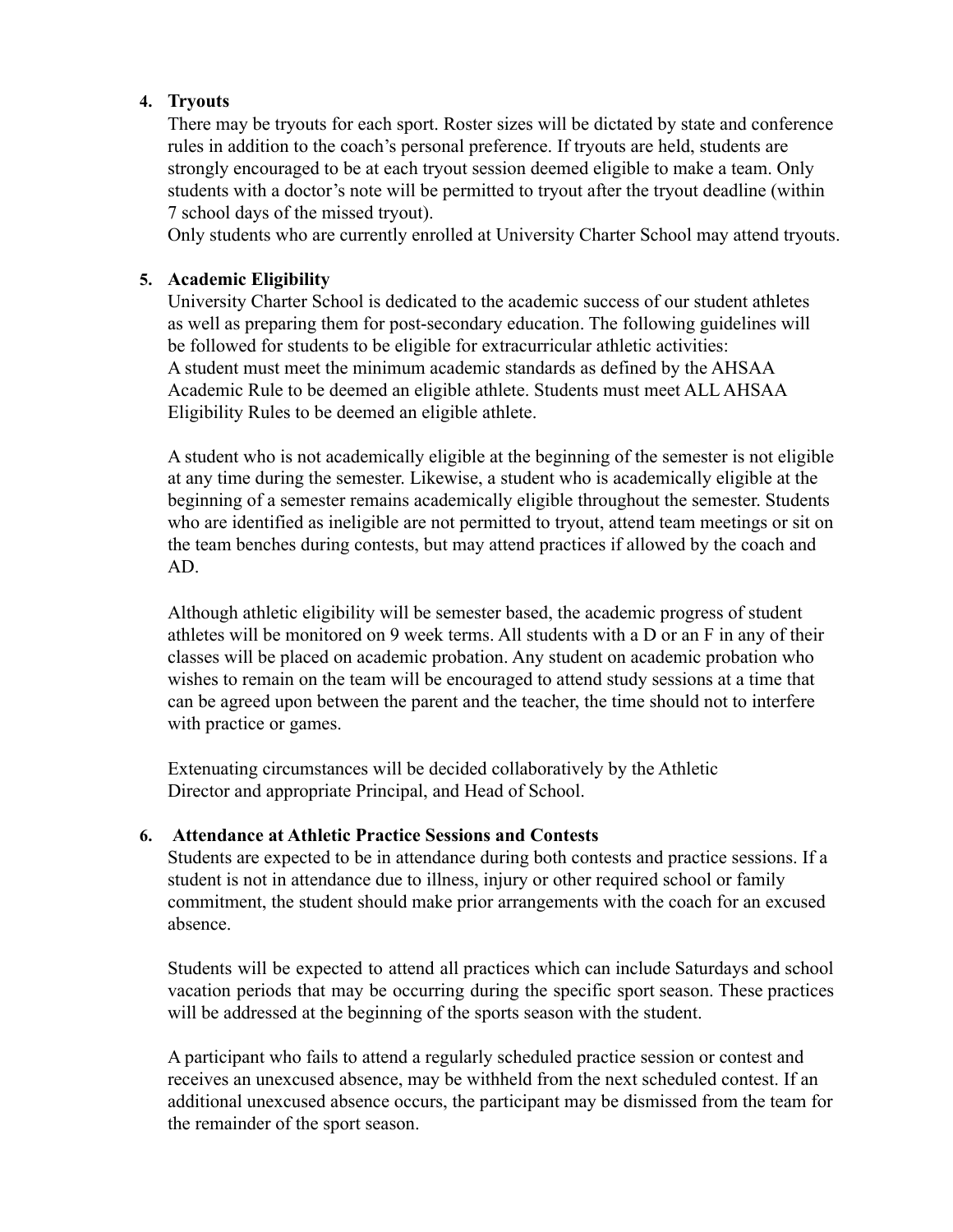Excused absences may also affect a student athlete's playing time as new plays, stunts and formations may have been missed.

The game and practice schedules (including expectations for potential playoff schedules) will be communicated to athletes and families prior to the tryout period if tryouts exist, or prior to the first practice if tryouts do not exist.

#### **7. AHSAA Transfer Policy**

In accordance with Alabama High School Athletic Association (AHSAA) policy, A student who is enrolled in one school then leaves and enrolls in another school at any time after beginning the seventh grade is a transfer. A student who attends a school outside of his/her home school district must attend that school for one full calendar year in order to establish athletic eligibility. As a member of the AHSAA, University Charter School students will be affected by this policy.

All students are eligible at any school upon initial entry into seventh grade. After initial entry into seventh grade, the above mentioned transfer criteria will apply. Please contact the Athletic Director for more information regarding an appeal to the AHSAA if you think an exception to this rule may apply.

## **Athletic Boosters**

University Charter School has an All Sports Athletics Booster Club that exists to serve and expand the campus athletic community. Different levels of membership generate varying levels of benefits, but their organization (which is a part of the campus Athletic Department) seeks to serve all student-athletes across the wide range of opportunities available to them. If you are interested in serving with their numerous committees and volunteer opportunities please contact the Athletic Director.

## **Playing Time**

One of the most emotional issues surrounding an athlete's involvement in athletics is playing time. Although attendance, attitude, commitment, effort and ability all play a role in determining playing time, it is ultimately the coach's decision. It is the responsibility of each coach to decide who starts a contest, what position the athletes play and how long they should play. All students, parents and community members are asked to respect this model and the coach's decision. Playing time is not up for discussion even in scheduled meetings.

## **Inappropriate Actions, Behavior and Conduct**

The Coach, Principals, Head of Schools, or Athletic Director reserve the right to deny athletic participation to any student whose inappropriate actions or conduct are not specifically covered in this handbook or individual team rules.

Unsportsmanlike conduct, insubordination, inappropriate behavior/conduct in school or at home or away contests, etc. are not representative of University Charter School students, teachers or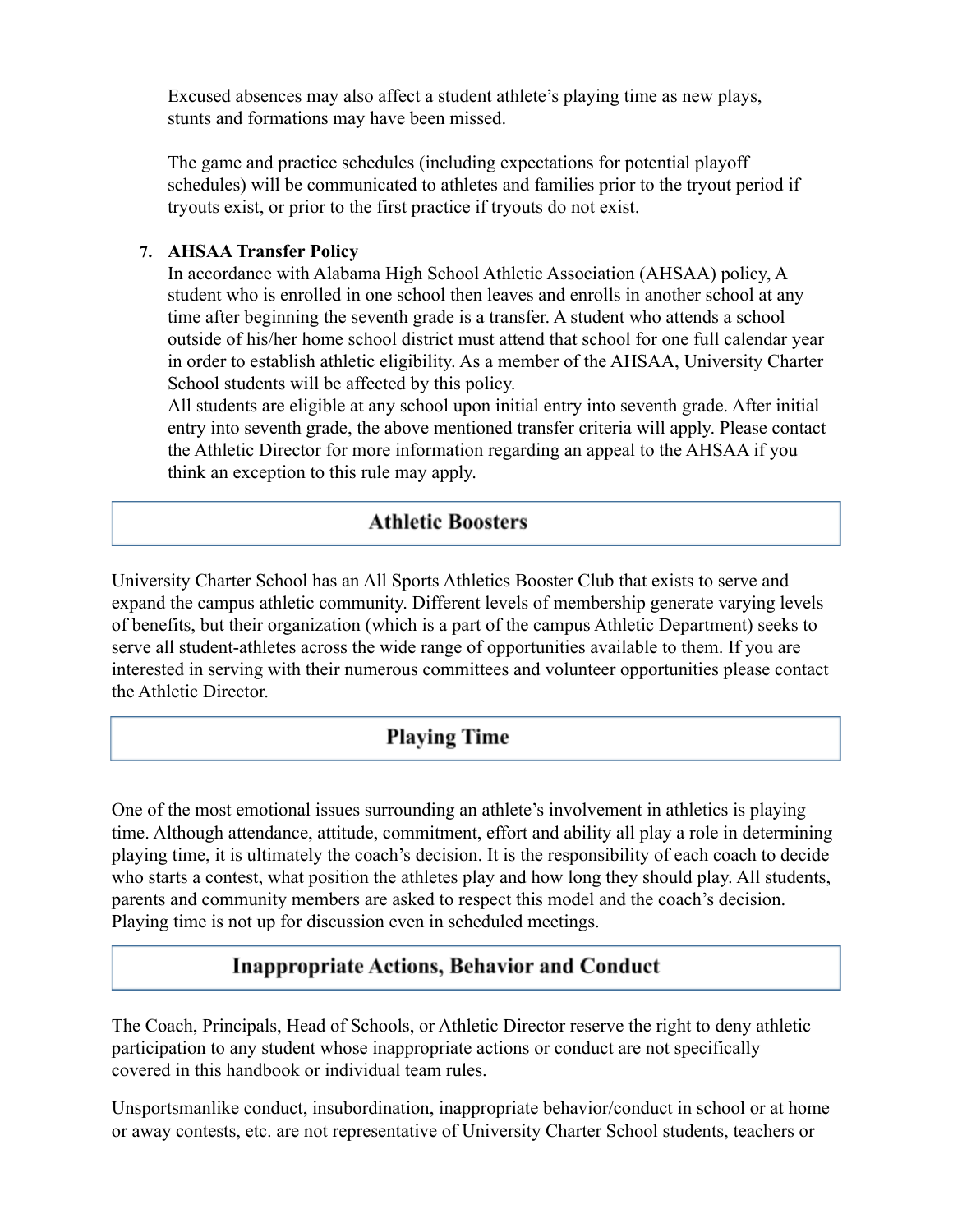families and will not be tolerated.

University Charter School Teachers are committed to being role models for our student athletes, and, the community we service. Our expectation is that all parents, coaches and community members conduct themselves in a similar manner. Exemplary actions, behavior and conduct are expected from all parties in attendance.

The "Community Conduct Policy" #1005 specifically notes:

*The following guidelines should be followed during all campus interactions, including extracurricular activities:*

- *● Profanity of any type will not be tolerated during individual conferences, other interactions, or telephone conversations.*
- *● Personal remarks that are or can be perceived as disparaging or negative in nature will not be tolerated during individual conferences, other interactions, or telephone conversations.*
- *● Threats or physical violence of any nature will not be tolerated.*
- *● Statements made on social media or blog sites of a negative nature against Head of Schools, Principals, Teachers, Staff, or Board Members will not be tolerated.*

## **Athletic Grievance Policy**

All problems, concerns or complaints must be addressed in private during a scheduled meeting that does not interfere with regular practice or games. Concerns should not be addressed in front of the other student athletes and must first be addressed to the coach at an agreed upon time and location. If necessary, responding to concerns and complaints will follow the guidelines as outlined in Board Policy *#2040 – Responding to Concerns and Complaints*. If further necessary, all formal grievances must proceed in the manner outlined in the existing Board Policy *#2030 – Student and Parents Grievance Policy*.

## **Uniforms and Equipment**

Student athletes are responsible for the care, security and use of uniforms and equipment issued to them.

Athletic participants will be responsible to pay the replacement fee for uniform and equipment items that are deemed abused or not returned. Student athletes will be withheld from athletics in succeeding seasons until this obligation is met.

## **Restitution Policy**

A student found to be responsible for the loss, destruction, or damage of school equipment, supplies, uniforms, or property shall make restitution in full to the school. If a student fails to make restitution as required they will not be permitted to participate in future athletic activities.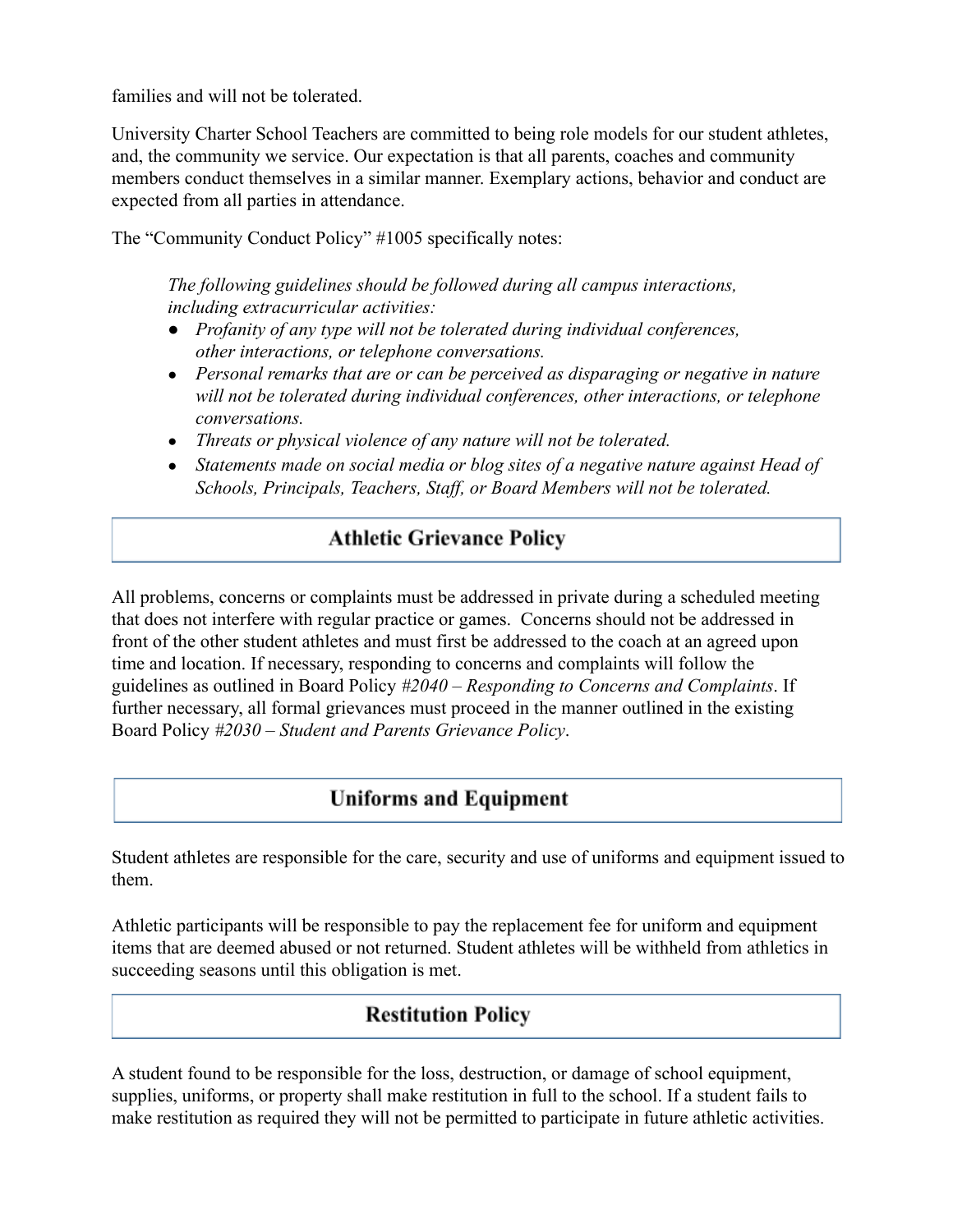The school reserves the right to withhold transcripts for transfer or graduation purposes until payment is made.

## **Travel and Transportation**

As described in the current Transportation Policy #3120:

*Athletes are not permitted to travel with other students to practice, contests or team meetings. Students desiring to travel with other parents/legal guardians to practice, contests or team meetings may do so only after written permission has been submitted by their own parent/legal guardian to the coach.Coaches will provide parents/legal guardians with expected arrival times for practice, contests and meetings. It is expected that parents/legal guardians will respect the coaches' time and be prompt in picking up their children. Coaches are expected to stay with students no more than twenty minutes past the anticipated arrival time that was given to the parents/legal guardians.*

> *\*\*Please note that student athletes are not permitted to ride with coaches in coaches' personal vehicles regardless of circumstance. In the event that transportation is provided by University Charter School, only students who have turned in the transportation permission slip will be permitted to ride*. *Students authorized to ride in transportation provided by UCS will be expected to follow all UCS policies in reference to student code of conduct and behavior.*

## **Game Day Dress Code**

Athletic teams and club members (e.g. Robotics, Musical, and Science Olympiad) may dress up or wear team shirts with school uniform bottoms, on HOME game days or event days. AWAY game or event days will be treated as regular uniform days.

Boys: Dress pants, dress shirt with collar, one tie, belt, dress shoes and socks. Please no tennis shoes or shirts.

Girls: Knee length skirt or dress, dress pants (corduroy is okay with no back pockets), closed toe/closed heel shoes. All shirts must be at the minimum collar bone level. All tops must have sleeves.

It is the discretion of the coach or club advisor as to whether the team will dress up or wear a common team shirt before a competition or event. Team shirts must meet other requirements for appropriate attire (e.g. must have distinctive sleeves). Any non-uniform items worn must meet the non-uniform policy guidelines. Student Athletes may choose to dress up on game days if granted permission by the coach.

If the guidelines are not followed the entire team will lose the ability to dress up on game days. Please note that athletic uniforms and attire may not be worn to school on game days.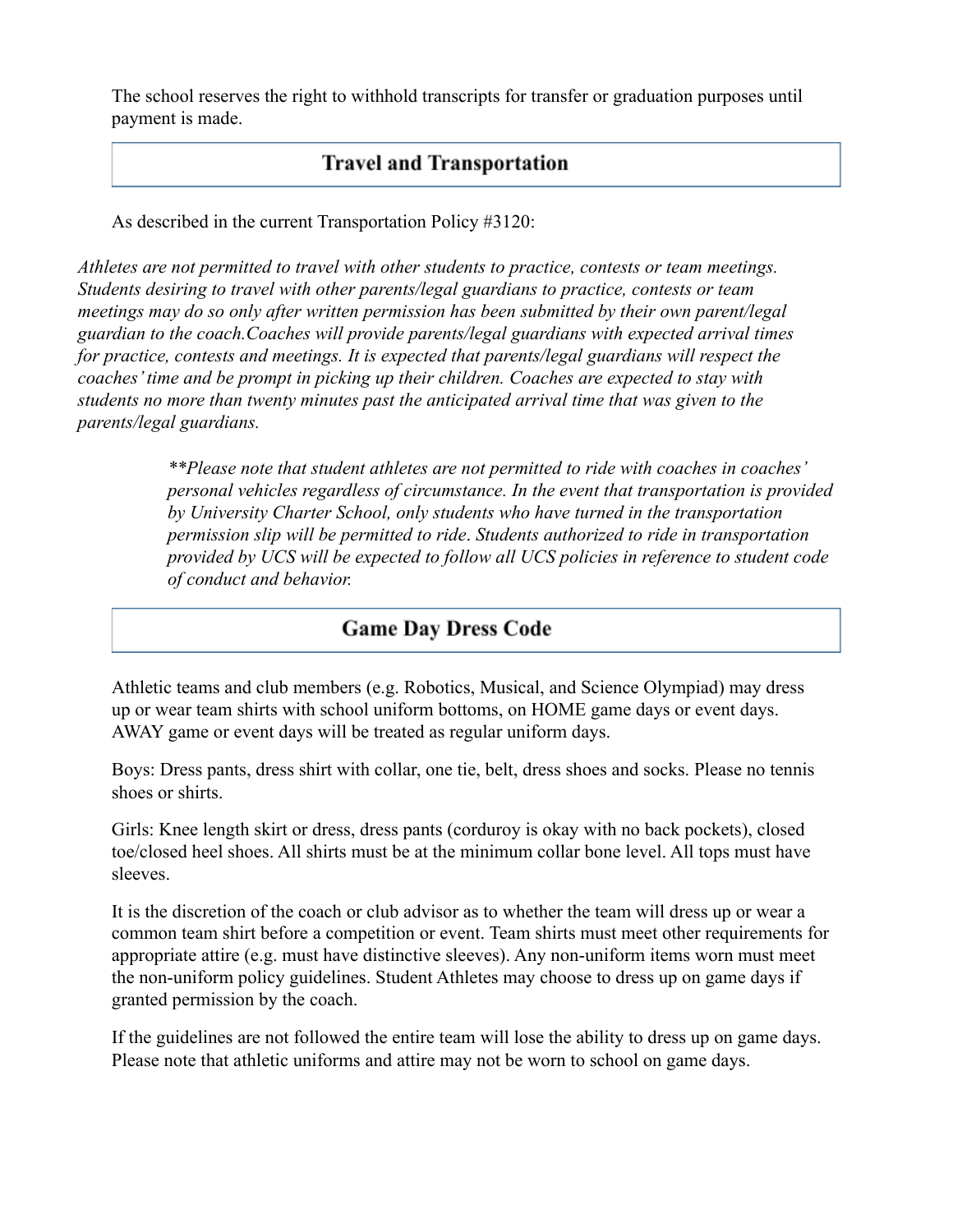## **Emergency Action and Inclement Weather Plans**

The school policy covering Inclement Weather and emergency action plans regarding Athletic events can be found in Policy #3015:

*University Charter School creates and maintains action plans to clearly prepare Athletic Trainers, coaches, administrators, spectators, and players for various emergency plans. If you wish to see a copy of these plans please contact the Athletic Director.*

## **NCAA Eligibility Center Information**

Any student athlete planning to enroll in college as a freshman wishing to participate in Division I or Division II athletics must be certified by the NCAA Initial Eligibility Clearinghouse. Students should begin the certification process when they are in their junior year at [www.eligibilitycenter.org.](http://www.eligibilitycenter.org/) Students should also be registered to take the ACT or SAT as a junior. Students may use the code "9999" to have their official ACT or SAT scores sent directly to the NCAA Eligibility Center. For additional information, including high school academic requirements, please visit [www.eligibilitycenter.org.](http://www.eligibilitycenter.org/)

#### **Student Athlete Transportation**

Student athletes are expected to travel with the team to a contest and return with the team on the bus when provided. I understand when signing the Student Transportation Permission Slip/Transportation Waiver form, I am acknowledging that all rules and policies apply. I understand that inappropriate student behavior will be handled by the school personnel in the same manner as all other student behavior and that privilege of riding this bus may be suspended or lost.

I also understand and acknowledge that students must have the prior approval of the coach/AD if they are not riding the bus or with a Driver Volunteer to or from an athletic event. The coach must personally release the student to the parent or parent designee after the contest. With the coaches' approval, a student may travel with his/her parent or the parent of a teammate if there is advance consent provided in writing. Students will not be released to another student for transportation. This information is applicable to UCS or Booster Club field trips, sporting events, and other school related functions and remains relevant whether it is a school owned bus or a chartered motor coach.

### **Additional rules specific to the activity bus**

- There will be no excessively loud noise on the bus, and no shouting out the window
- No food or beverages with the exception of water will be allowed on the bus, unless permission is granted by the coach or bus driver
- Cleats and spikes are not permitted to be worn on the bus
- Keep heads, hands and feet to yourself on the bus
- Keep aisle open and unobstructed